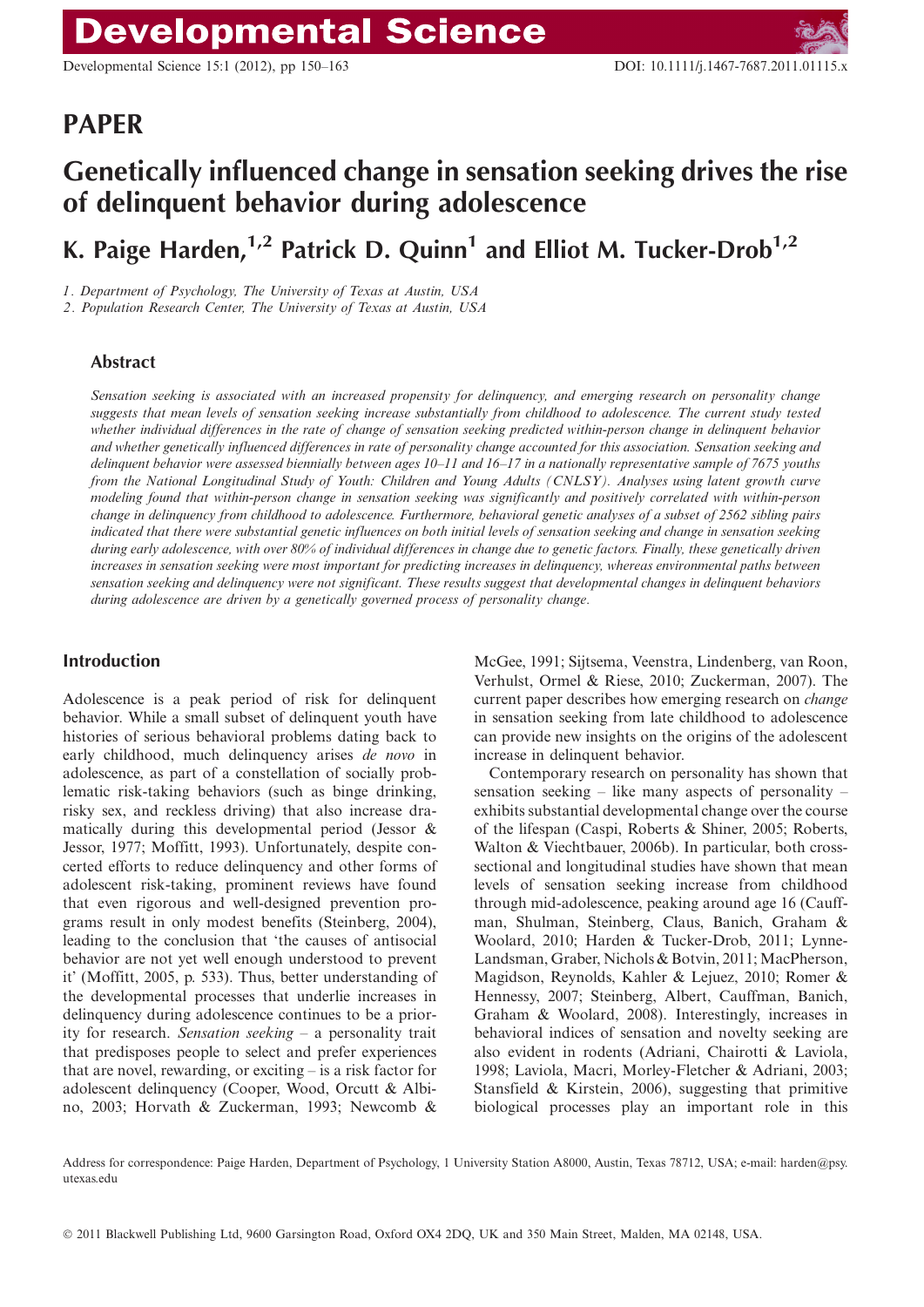developmental change. In humans, mean-level changes in sensation seeking have been hypothesized to be due to maturational changes in the adolescent brain (Casey, Getz & Galvan, 2008; Somerville, Jones & Casey, 2010; Steinberg et al., 2008; Steinberg, 2008). As Somerville et al. (2010) note, subcortical brain regions involved in responding to novel, rewarding, or emotional stimuli – including the amygdala and the nucleus accumbens – 'show an exaggerated response profile in adolescents' (p. 131). Specifically, adolescents, relative to children and adults, exhibit a stronger response to large monetary rewards in the nucleus accumbens (Ernst, Jazbec, Mc-Clure, Monk, Blair, Leibenluft & Pine, 2005; Galvan, Hare, Parra, Penn, Voss, Glover & Casey, 2006), and show a prolonged timecourse of striatal responding to reward (Fareri, Martin & Delgado, 2008). These changes in brain activity may be related to pubertal development, which has been linked to changes in neural circuits involved in reward-motivated behavior, particularly in the nucleus accumbens and in dopaminergic pathways to the prefrontal cortex (Blakemore, Burnett & Dahl, 2010; Forbes & Dahl, 2010; Kuhn, Johnson, Thomae, Luo, Simon, Zhou & Walker, 2010).

While there is clear evidence for mean-level changes in sensation seeking, these mean age-trends belie substantial individual differences in the magnitude and alacrity of personality development (Roberts & Mroczek, 2008). Previous longitudinal research has found that youth differ in the extent to which they exhibit agerelated change in sensation seeking (Harden & Tucker-Drob, 2011; Quinn & Harden, in press). It is likely that these individual differences in change in sensation seeking are governed by genetic factors. In particular, recent molecular genetic work has found cross-sectional associations between sensation seeking and genetic polymorphisms related to the dopamine system (Derringer, Krueger, Dick, Saccone, Grucza, Agrawal et al., 2010; Lang, Bajbouj, Sander & Gallinat, 2007; Laucht, Becker & Schmidt, 2006; Ray, Bryan, MacKillop, McGeary, Hesterberg & Hutchison, 2009; but see Powell & Zeitsch, 2011, for a critique). More generally, genetic factors have been found to account for 34–69% of the variance in sensation seeking in both adults (Eysenck, 1983; Fulker, Eysenck & Zuckerman, 1980; Hur & Bouchard, 1997; Stoel, De Geus & Boomsma, 2006) and adolescents (Koopmans, Boomsma, Heath & van Doornen, 1995; Miles, van den Bree, Gupman, Newlin, Glantz & Pickens, 2001; Mustanski, Viken, Kaprio & Rose, 2003), with minimal sex differences in heritability (Koopmans et al., 1995; Stoel et al., 2006). The hypothesis that change in sensation seeking is due to genetic factors is consistent with the conceptualization of personality change as due to 'biologically based intrinsic maturation' (Costa & McCrae, 2006, p. 26). In contrast, other personality theorists have emphasized the role of shifting environmental experiences in determining personality change (Roberts, Walton & Viechtbauer, 2006a, 2006b). However, this debate has largely focused on personality change during the transition to adulthood; no previous genetically informed study has specifically tested the extent to which genetic factors account for individual differences in change in personality from late childhood to mid-adolescence.

Understanding the origins of individual differences in personality change during adolescence is particularly important in light of recent theoretical work that implies that these age-related increases in sensation seeking drive age-related increases in delinquent behavior during early adolescence. According to the dual systems theory of adolescent risk-taking (Casey et al., 2008; Casey, Jones & Somerville, 2011; Ernst, Pine & Hardin, 2006; Somerville et al., 2010; Steinberg, 2008), the developmental 'spike' in risk-taking and delinquent behavior is due to the rapid increases in sensitivity to novelty and rewards that occur in early adolescence (particularly when paired with the relatively slow maturational timecourse of cortical structures that govern inhibition, planning, and executive control). Although this neurodevelopmental account of adolescent risk-taking has gained popularity, the behavioral predictions of the dual systems model have not been widely tested using longitudinal data, which are necessary to examine hypotheses concerning the mechanisms of developmental change. Rather, the preponderance of evidence for the dual systems model has come from cross-sectional research showing that mean levels of sensation seeking, reward dependence, and neural activity in response to reward are higher in adolescents relative to either children or adults – paralleling the agetrends evident for delinquency and risk-taking (e.g. Cauffman et al., 2010; Galvan et al., 2006; Galvan, Hare, Voss, Glover & Casey, 2007; Hare, Tottenham, Galvan, Voss, Glover & Casey, 2008; Steinberg et al., 2008). Yet, it is obviously possible for two constructs to have coincident mean age-trends without one being a mechanism for the other. (For example, adolescents also spend more time studying geometry than either children or adults, resulting in an inverted U-shaped curve that parallels the age-trends seen for delinquent behavior, but it would be implausible to claim that the emergence of geometry studying accounts for the rise of delinquent behavior.) A more rigorous test of the interdependency of sensation seeking and delinquency is whether individual differences in change in sensation seeking predict individual differences in change in delinquent behavior. That is, does the adolescent who experiences the most rapid increase in sensation seeking also demonstrate the most rapid increase in delinquent behavior? Previous research on substance use has found evidence for longitudinal associations with sensation seeking (Crawford, Pentz, Chou, Li & Dwyer, 2003; MacPherson et al., 2010; Quinn & Harden, in press), but to our knowledge, this test has not been applied to delinquent behavior. While correlations between individual differences in longitudinal change are not, of course, conclusive evidence of a causal relationship, it is nevertheless valuable to assess the predictions of the dual system model using longitudinal methods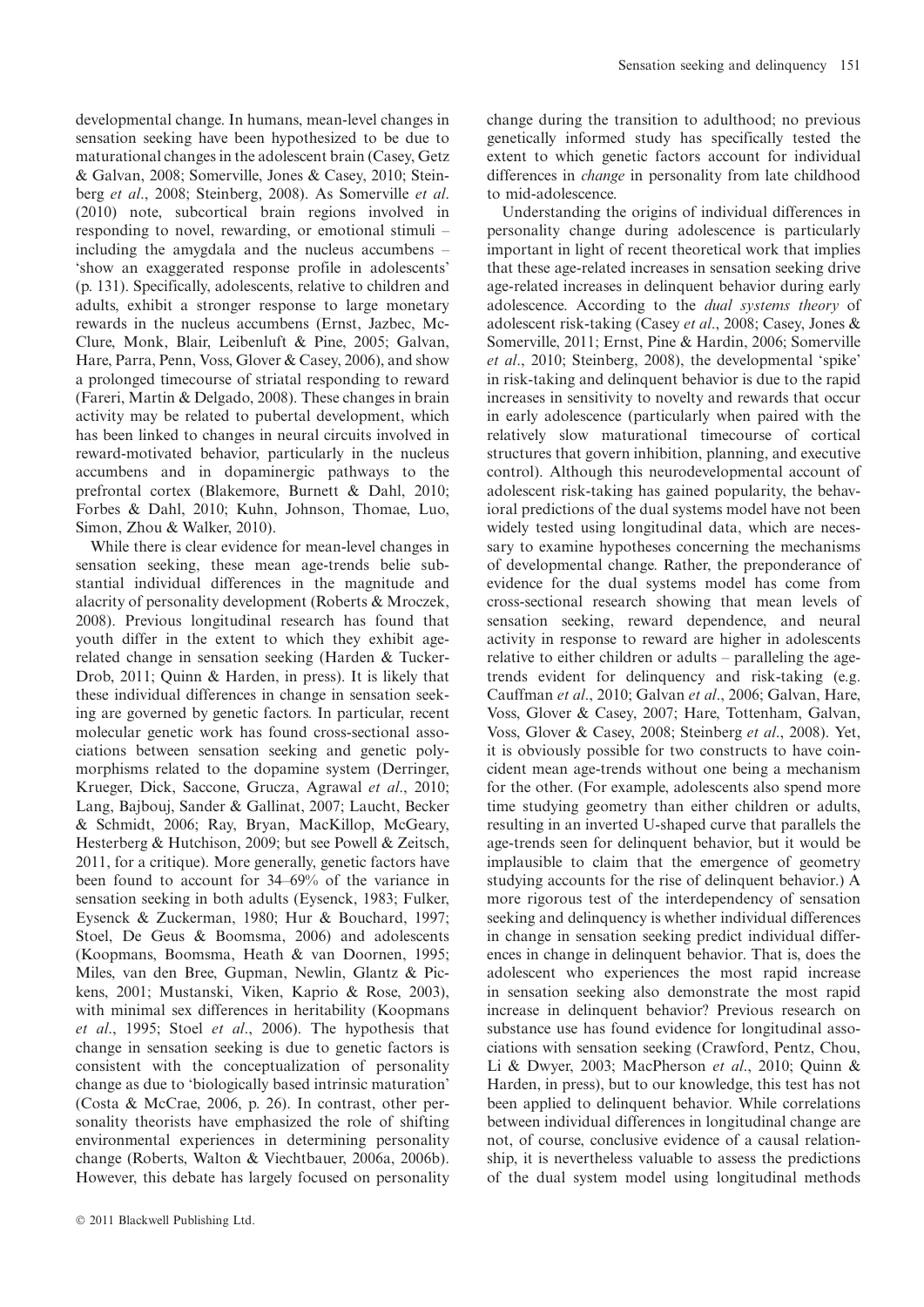that can discriminate whether within-person change in sensation seeking is accompanied by within-person change in delinquency. Moreover, it is also necessary to test the directionality of the association between sensation seeking and delinquency, as it is also possible that involvement in delinquent behavior (and the environmental contexts that accompany such involvement) drive personality change, rather than the reverse.

To address these gaps in previous research, the current study uses longitudinal, genetically informed data on the development of sensation seeking and delinquent behavior between age 10–11 and age 16–17 in a nationally representative sample of 7675 youth, including 2562 sibling pairs of varying degrees of genetic relatedness. Our analyses focused on three research questions. First, to what extent do within-person increases in sensation seeking predict within-person increases in delinquent behavior, as predicted by the dual systems model of adolescent risk-taking? Second, to what extent are individual differences in change in sensation seeking attributable to genetic influences? Third, to what extent do these genetic influences on change in sensation seeking drive increases in delinquency?

# Method

## **Participants**

Mother generation: the National Longitudinal Survey of Youth (NLSY79)

The Bureau of Labor Statistics designed and funded the NLSY79 in order to study workforce participation in the US. A complex survey design was used to select a nationally representative sample of 3000 households containing 6111 youth, plus an additional oversample of 3652 African-American and Hispanic youth, aged 14– 21 years as of 31 December 1978. The response rate for the initial NLSY79 survey was over 90% of the eligible sample, and participants have been re-interviewed annually from 1979 to 1994 and biennially since 1994. Retention rates for follow-up assessments of the NLSY79 sample were greater than 90% for the first 16 waves and greater than 80% for subsequent waves.

Adolescent generation: the NLSY79 Children and Young Adults (CNLSY)

Beginning in 1986, the biological children of the NLSY79 women were assessed biennially (Chase-Lansdale, Mott, Brooks-Gunn & Phillips, 1991). The initial participation rate was 95%, and the average retention rate through 2006 was approximately 90%. Beginning in 1988, children over the age of 10 completed individual supplemental interviews that assessed their attitudes and behaviors. Finally, beginning in 1994, older children who were age 15 by the end of the survey calendar year (termed 'young adults' by the NLSY survey administrators) were administered a separate interview. As of 2006, 11,466 children were identified as having been born to 6283 NLSY79 women. After weighting for sample selection, the average NLSY79 woman has had 1.9 children, which is more than 90% of their ultimate predicted childbearing. The current study uses data from  $N = 7675$  youth who reported on their delinquent behavior at least once between the ages of 10 and 17.

#### Sibling pairs sub-sample

The original purpose of the NLSY data collection was not behavioral genetic analyses, and the genetic relatedness of siblings residing in the same household was not specifically assessed. Rodgers and colleagues (Rodgers, Johnson & Bard, 2005) have, however, developed an algorithm that classifies CNLSY participants into kinship pairs.<sup>1</sup> Using these kinship links, genetic relatedness (i.e. the correlation between additive genes) between pairs was assigned according to genetic theory: 0.25 for half-siblings, 0.375 for ambiguous siblings, and 0.50 for full siblings. The only difference between these coefficients and the standard measures of relatedness derived from a quantitative genetic model is that the algorithm assigned a value midway between half- and full-sibling values when it could not be ascertained whether siblings shared a father. An extensive series of validation analyses have compared the biometrical composition of wellcharacterized phenotypes, such as adult height, obtained using the CNLSY kinship links with results obtained in other studies. The links have been used in a number of published behavioral genetic studies (e.g. D'Onofrio, Van Hulle, Waldman, Rodgers, Harden, Rathouz & Lahey, 2008; Mendle, Harden, Turkheimer, van Hulle, D'Onofrio, Brooks-Gunn, Rodgers, Emery & Lahey, 2009; Van Hulle, Rodgers, D'Onofrio, Waldman & Lahey, 2007). For behavioral genetic analyses, the current study makes use of a sibling pairs subsample comprising  $N = 2562$  sibling pairs (778 half-siblings, 267) ambiguous siblings, and 1517 full siblings), where one sibling pair was randomly selected per nuclear family.

#### Measures

## Maternal characteristics

Socioeconomic status (SES) was measured using selfreported total family income (median = \$22,500 per

<sup>&</sup>lt;sup>1</sup> All CNLSY siblings in a household were unequivocally the biological children of a single mother; classifying children as full versus half siblings depended on the determination of whether they shared a biological father. This determination was based on maternal report of 'Is the biological father of this child currently living in the household?' (assessed annually 1986–2000) and child report of 'How far away does your biological father live from your home?' A detailed description of the kinship classification algorithm can be obtained from the first author upon request.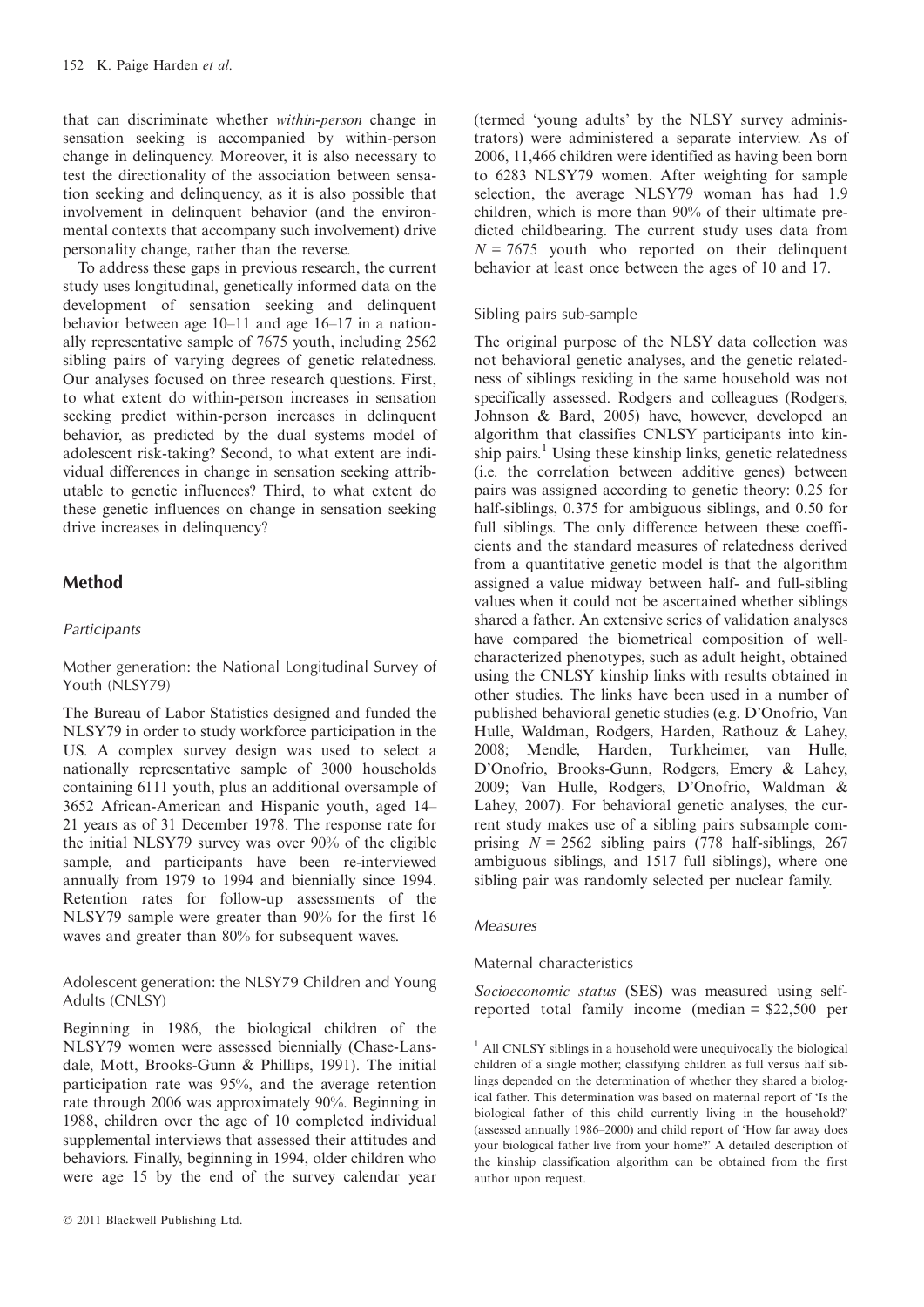

Figure 1 Mean levels of sensation seeking and delinquent behavior by age. Note: Bands represent SEs. Sensation seeking on standardized (z-score) scale. Delinquency measured as symptom count (0–7).

year), including government support and food stamps but excluding income received by unmarried cohabiting partners, when the mother was 30 years old. (Because cohabiting relationships are at higher risk of dissolution, and mothers who end cohabiting relationships are typically not entitled to a portion of the former partner's earnings, income from cohabiting partners is less reflective of relatively stable differences in socioeconomic status; Kalil & Ryan, 2010.) Maternal cognitive ability was measured in the 1980 assessment using composite scores on the word knowledge, paragraph comprehension, math knowledge, and arithmetic reasoning subtests of the Armed Services Vocational Aptitude Battery (ASVAB). Maternal education was measured using maternal report of the number of years of school they had completed  $(M = 13.4$  years,  $SD = 2.50$  years; approximately 9% of the sample reported 11 years or less). Finally, maternal age at first birth was calculated using the date of birth for the mother and her first child ( $M = 21.9$ ,  $SD = 4.52$ ,  $range = 11.7 - 38.3 \text{ years}.$ 

#### Sensation seeking

Sensation-seeking was measured by youth self-report on the following three items: (1) 'I enjoy taking risks'; (2) 'I enjoy new and exciting experiences, even if they are a little frightening or unusual'; and (3) 'Life with no danger in it would be too dull for me.' These items comprised a scale intended to measure propensity for risk-taking; items were drawn from multiple inventories (NLSY79 Children and Young Adults, 2009). All items were rated on a 4-point scale ranging from Strongly Disagree to Strongly Agree. Internal reliability for these items was good (Cronbach's alpha = .69, aggregating across ages). Moreover, as previously reported in Harden and Tucker-Drob (2011), the pattern of correlations between sensation seeking and Big Five personality traits in the full CNLSY sample was consistent with previous empirical research, with significant and positive correlations with concurrent measures of Extraversion and Openness. Sensation seeking sum scores were residualized for all demographic and maternal characteristics and then standardized to z-scores  $(M = 0, SD = 1)$ . The right

panel of Figure 1 illustrates the mean-level age-trends in sensation seeking.

#### Delinquency

Beginning in 1988, children who were at least 10 years old but not yet 15 were administered the 'Child Self Administered Supplement' (CSAS), which included six items from the Self-Report of Delinquency (SRD; Elliott & Huizinga, 1983): (1) hurt someone bad enough to need bandages or a doctor; (2) lied to a parent about something important; (3) took something from a store without paying for it; (4) intentionally damaged or destroyed property that did not belong to you; (5) had to bring your parent(s) to school because of something you did wrong; and (6) skipped a day of school without permission. Beginning in 1994, youth who were 15 years old or older were administered the 'Young Adult' assessment, which also included the six SRD items. Because of budgetary constraints, the SRD items were dropped from the YA assessment (but not the CSAS) in 2000 only. Each of the SRD items was dichotomized as 'never' versus 'at least once or more' and summed. Symptom counts thus ranged from 0 to 6 (median = 1,  $M = 1.29$ ,  $SD = 1.39$ . Previous analyses of CNLSY data (described in Harden, D'Onofrio, van Hulle, Turkheimer, Rodgers, Waldman & Lahey, 2009) have tested the criterion validity of the SRD items and found that these items significantly predict, for both males and females, the odds of being convicted for a non-trivial criminal offense (excluding drug possession), controlling for a broad variety of demographic and contextual background variables. Cronbach's alpha for the six SRD items ranged from 0.64 to 0.68 across assessment waves. The left panel of Figure 1 illustrates the mean-level agetrends in delinquent behavior.

#### Analytic methods

Analyses focused on three major questions: (1) do within-person increases in sensation seeking predict within-person increases in delinquent behavior? (2) to what extent are individual differences in change in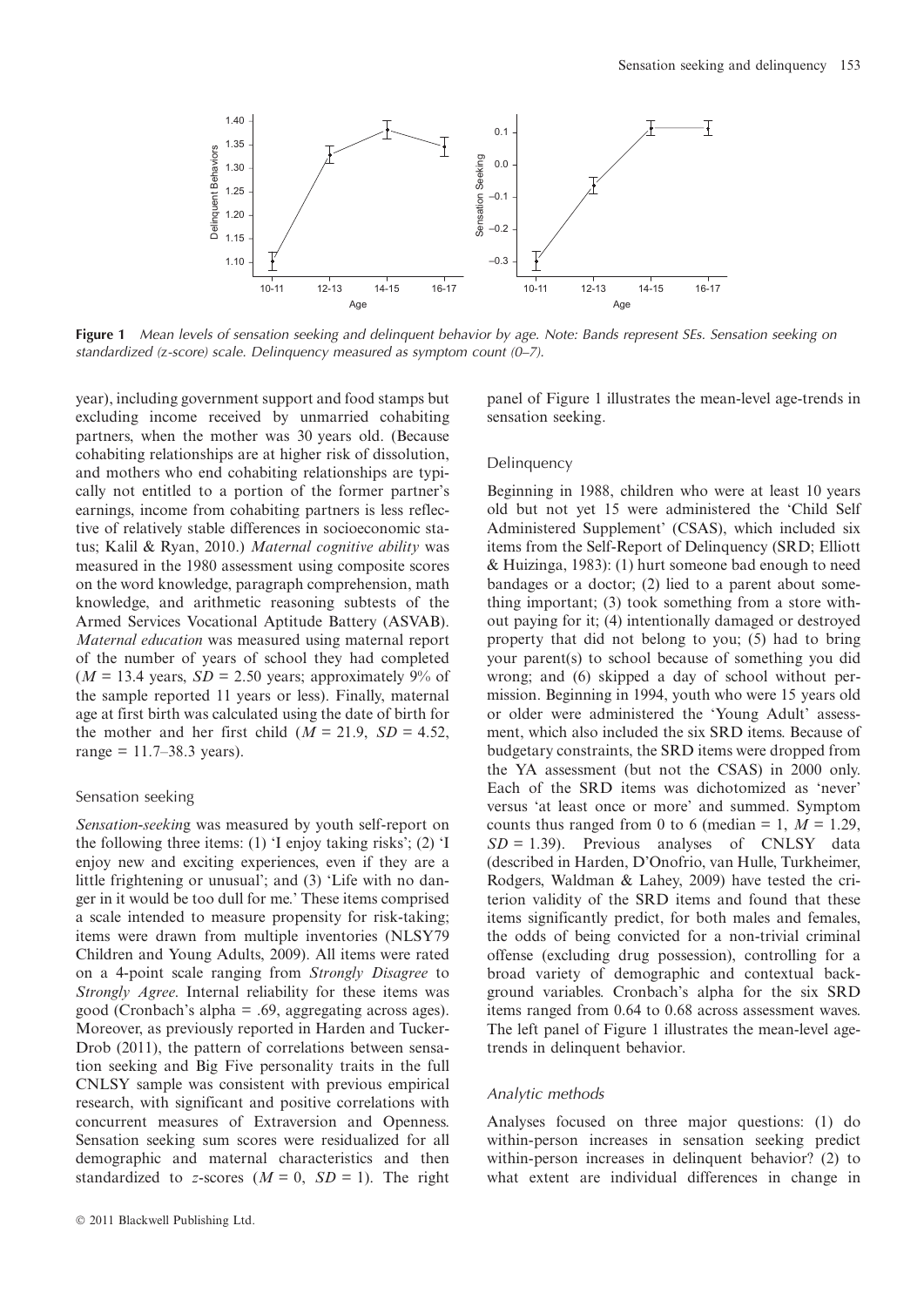

Figure 2 Latent growth curve model of delinquency and sensation seeking, with standardized parameter estimates. Note: Intercept factor loadings fixed to 1.0 across all ages; slope factor loadings fixed to 1 at age 12–13 and estimated freely from data for subsequent ages. SEs are in parentheses. Analysis controlled for youth gender and race ⁄ ethnicity (not shown). Parameters with  $*$  are significant at  $p < .05$ .

sensation seeking due to genetic influences? and (3) to what extent do these genetic influences on change in sensation seeking drive increases in delinquency? For Question 1, we examined whether change in sensation seeking significantly predicted change in delinquency, using latent growth curve modeling (LGM; McArdle & Nesselroade, 2003) and data from the full CNLSY sample (illustrated in Figure 2). The basic LGM can be written as follows:

$$
Y[t] = y_L + A[t] \times y_S + e[t]
$$

where Y[t] is the observed score at each age t,  $y_L$  is a latent score representing the initial *level* at age 10,  $y<sub>S</sub>$  is a latent score representing the magnitude of *change* over time, A[t] is a vector of time-specific 'basis' coefficients representing the shape of change over time, and e<sup>[t]</sup> is a vector of timespecific residual errors. The latent level and change factors, in turn, are assumed to be multivariate normal. Constraining the values of A[t] constitutes a test of specific hypotheses regarding the shape of change. In the current analyses, both sensation seeking and delinquency were modeled using a 'latent basis' LGM in which the basis coefficients were fixed to equal 0 and 1 for the first two timepoints and freely estimated from the data for the remaining timepoints. Preliminary analyses suggested that a latent basis model of change in sensation seeking fit significantly better than a linear model (linear model:  $\chi^2$  = 51.08, df = 5, CFI = .905, TLI = .886, RMSEA = .057; latent basis model:  $\chi^2 = 15.51$ ,  $df = 3$ , CFI = .974,  $TLI = .949$ ,  $RMSEA = .038$ ; model fit comparison:  $\Delta \chi^2$  = 35.53,  $\Delta df = 2$ ,  $p < .001$ .) This was also true for change in delinquency (linear model:  $\chi^2 = 109.28$ ,  $df = 5$ , CFI = .927, TLI = .913, RMSEA = .054; latent basis model:  $\chi^2 = 53.79$ ,  $df = 3$ ,  $p = .001$ , CFI = .965, TLI = .929, RMSEA = .048; model fit comparison:  $\Delta \chi^2$  = 55.49,  $\Delta df = 2$ ,  $p < .001$ ). The key parameter of interest for the LGM of delinquency and sensation seeking was the correlation between the slope factors: is within-person change in sensation seeking significantly and positively correlated with within-person change in delinquency?



Figure 3 Cross-lagged analysis of delinquency and sensation seeking, with standardized parameter estimates. Note: Parameters with  $*$  are significant at  $p < .05$ . Analysis controlled for youth gender and race/ethnicity (not shown).

As a follow-up analysis related to Question 1, we also modeled longitudinal data on sensation seeking and delinquency using an auto-regressive, cross-lagged analysis (illustrated in Figure 3). Cross-lagged models and latent growth curve models have been described as complementary methods for the analysis of longitudinal data. The LGM approach models intra-individual change as a random effect (i.e. does an individual adolescent increase in his or her own delinquent behavior from age 10 to age 12?); in contrast, the cross-lagged analysis models change relative to the group as a fixed effect (i.e. do adolescents who are higher than their peers at age 10 remain higher than their peers at age 12?). For this reason, the LGM approach is 'better suited for studying individual differences in development and change', which is the focus of the current investigation (Curran, 2000); however, these models are ambiguous regarding the direction of the association between correlated changes. One advantage of the cross-lagged analysis over the LGM approach is that the former specifies directional relationships between the constructs of interest, i.e. does X predict future levels of Y, and does Y predict future levels of X, after accounting for the temporal stability of both X and Y? Thus, we also fit a cross-lagged analysis of the longitudinal data in order to distinguish between alternative hypotheses regarding the direction of the relation between sensation seeking and delinquency – does sensation seeking predict future levels of delinquent behavior, and/or does involvement in delinquent behavior predict future levels of sensation seeking? The finding that levels of delinquency have prospective associations with subsequent levels of sensation seeking would suggest that personality change, rather than driving increases in delinquent behavior, is instead an effect of behavioral change.

To address Question 2, we estimated the extent to which individual differences in change in sensation seeking were due to genetic influences, using data from the sibling pairs subsample. As shown in Figure 4, we used a classical behavioral genetics model combined with LGM, in which the variance in each growth factor (i.e. level of sensation seeking and change in sensation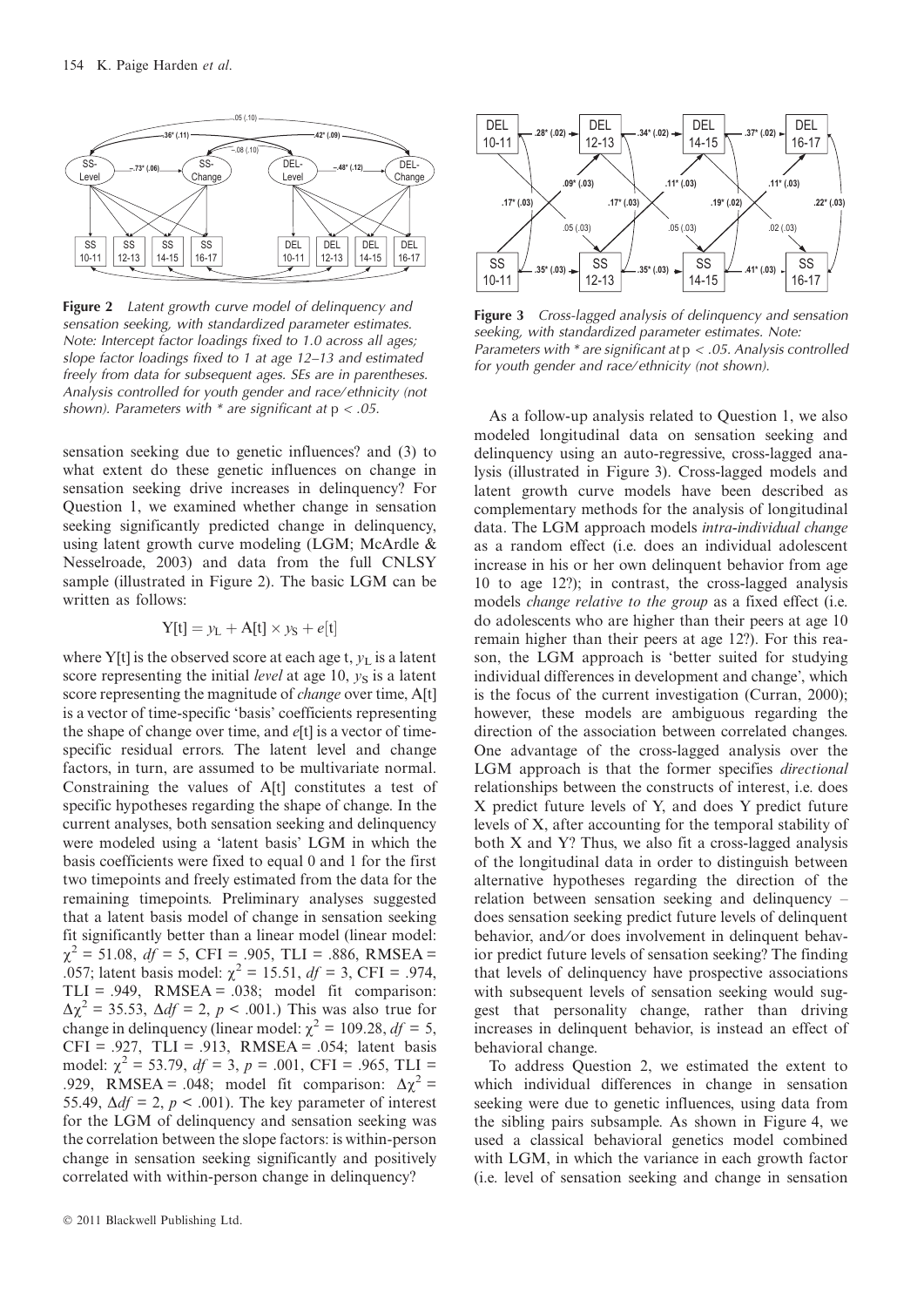

Figure 4 Behavioral genetic model of change in sensation seeking. Note: Only one sibling per pair is shown.  $A = Addi$ tive Genetic,  $C =$  Shared Environmental,  $E =$  Non-shared Environmental. Correlations between A components fixed to .5 in full siblings, .375 in ambiguous siblings, and .25 in half siblings; correlations between C components fixed to 1.0 in all sibling pair types. Analysis controlled for youth gender and race/ethnicity (not shown).

seeking) was decomposed into three latent factors: additive genetic influences  $(A)$ ; environmental influences that make siblings in the same home similar to each other (shared environment, or C); and environmental influences that make siblings different from each other, plus measurement error (non-shared environment, or E). The correlation between the  $A$  factors in the first and second sibling in each pair is fixed according to genetic theory (.5 for full siblings, .375 for ambiguous siblings, .25 for half siblings); the correlation between the  $C$  factors was fixed to 1.0. In this case, the  $A$ ,  $C$ , and  $E$  components were standardized; the square of the standardized path from  $A$  equals the familiar heritability coefficient. The key parameter of interest for the behavioral genetic model of sensation seeking was the A component of the slope factor, which reflects whether individual differences in change in sensation seeking are due to genetic factors.

Finally, to address Question 3, we estimated the genetic and environmental association between sensation seeking and delinquency, again using data from the sibling pairs subsample. This model (for one sibling per pair) is shown in Figure 5. The key parameters of interest in this model are the genetic and environmental crosspaths from the  $A$ ,  $C$ , and  $E$  components of sensation seeking to the growth factors of delinquency. These paths test the extent to which the association between sensation seeking and delinquency is due to common genetic versus environmental influences. In particular, the path from the A component of change in sensation seeking to change in delinquency tests the extent to which genetic differences in the magnitude of personality change during adolescence account for the coincident increase in delinquent behavior.



Figure 5 Full behavioral genetic model of change in sensation seeking and change in delinquency. Note: Only one sibling per pair is shown.  $A = Additive$  Genetic,  $C = Shared$ Environmental,  $E = Non-shared$  Environmental. Correlations between A components fixed to .5 in full siblings, .375 in ambiguous siblings, and .25 in half siblings; correlations between C components fixed to 1.0 in all sibling pair types. Analysis controlled for youth gender and race ⁄ ethnicity (not shown).

All models were estimated in the software program Mplus (Muthén & Muthén, 1998–2011) using full information maximum likelihood (FIML), which has been recommended as the preferred method for accounting for missing data (Schafer & Graham, 2002). In addition, standard errors and model fit statistics were adjusted for non-independence of data from children from the same family (i.e. sibling clusters; Asparouhov  $\&$ Muthén, 2006). For the phenotypic models, model fit was evaluated using the root mean square error of approximation (RMSEA; Steiger, 1990), comparative fit index (CFI; Bentler, 1990), and the standardized root mean square residual (SRMR; Bentler, 1995). Based on Hu and Bentler (1999), cut-off values for acceptable model fit were RMSEA  $\leq .06$ , CFI  $\geq .95$ , and SRMR  $\leq$  0.08. The only index of absolute model fit available for the behavioral genetic models was SRMR; relative fit of behavioral genetic models was compared using the Bayesian Information Criterion (BIC; Raftery, 1993), where smaller values indicate a more parsimonious representation of the data. All models included youth race ⁄ ethnicity (coded as African-American, Hispanic ⁄Latino, or White) and gender as statistical covariates.

## **Results**

## Question 1: Are within-person increases in sensation seeking associated with within-person increases in delinquent behavior?

Standardized estimates for key parameters from the LGM of delinquency and sensation seeking are shown in Figure 2. The overall fit of this model was good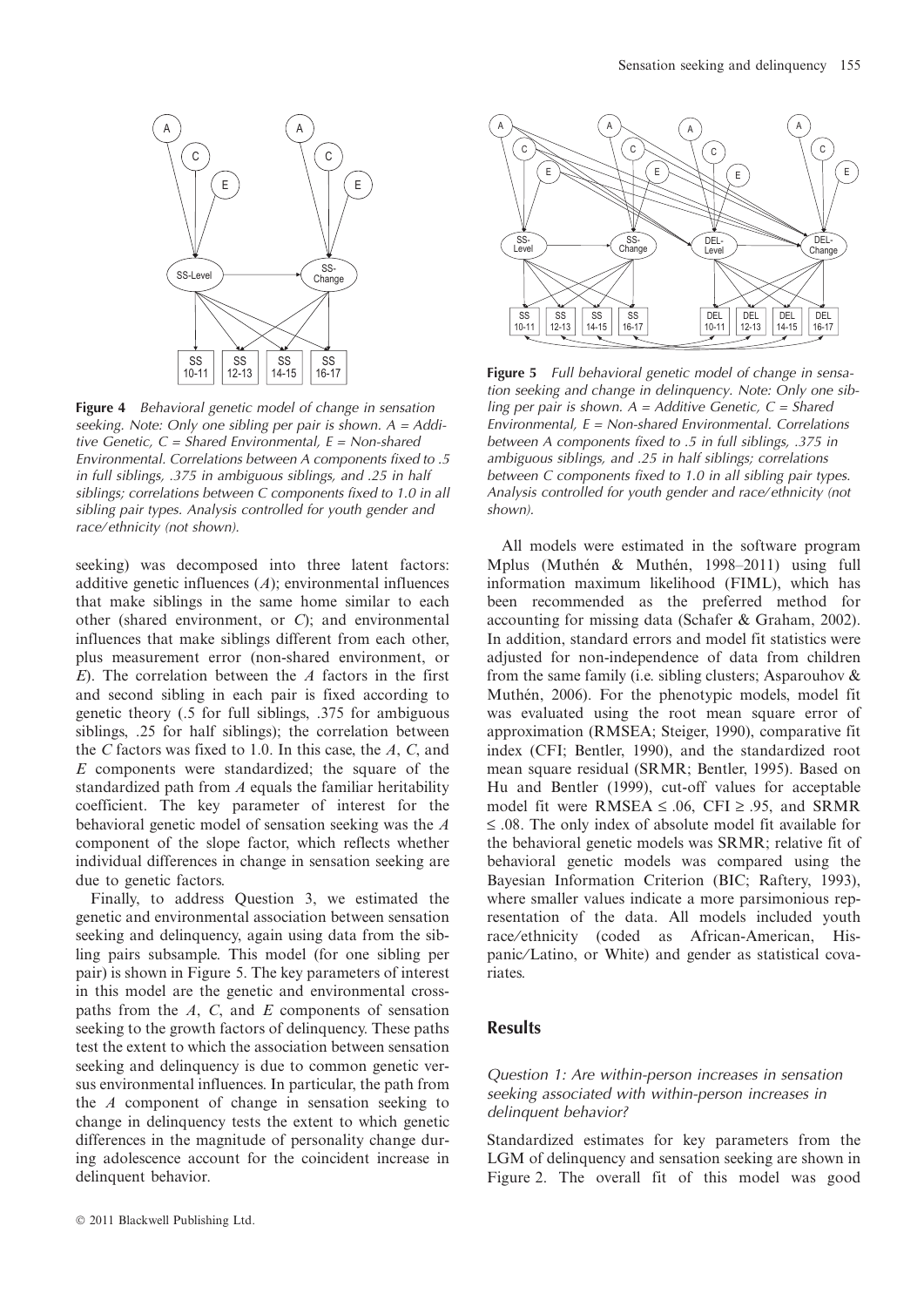(CFI = .97, RMSEA = .02, SRMR = .02). There were significant individual differences in initial level of delinquency (Var = .641,  $SE = .130$ ,  $p < .01$ ), change in delinquency (Var = .206,  $SE = .041$ ,  $p < .01$ ), initial level of sensation seeking (Var = .684,  $SE = .122$ ,  $p < .01$ ), and change in sensation seeking (Var = .103,  $SE = .025$ ,  $p < .01$ ). As is often observed in LGM analyses, there was a significant and negative association between initial levels of sensation seeking and delinquency and subsequent change in these constructs: Youth who were highest in sensation seeking and delinquency at age 10 demonstrated the least change during adolescence. Consistent with previous research on this topic, there was a significant and positive correlation  $(r = .36)$  between level of sensation seeking and level of delinquency. Moreover, after controlling for initial level, there was a significant and positive correlation  $(r = .42)$ between change in sensation seeking and change in delinquency. Finally, residual variance in sensation seeking at each age was modestly correlated with residual variance in delinquency (rs .11 to .16,  $p < .05$ ). Overall, results from analyses of Question 1 indicated that withinperson increases in sensation seeking were significantly and positively associated with within-person increases in delinquent behavior between the ages of 10–11 and 16–17.

# Question 1B: Does involvement in delinquent behavior predict future levels of sensation seeking?

The finding of significant correlated change between sensation and delinquency is ambiguous regarding the direction of the association. Correlated change could result from sensation seeking influencing subsequent delinquency or from involvement in delinquent behavior influencing subsequent personality. To test the directionality of this association, we next fit an autoregressive cross-lagged analysis.

Standardized parameter estimates from the autoregressive cross-lagged analysis are shown in Figure 3. The overall fit of this model was good (CFI = .97, RMSEA  $= .03$ , SRMR  $= .03$ ). As expected, there was moderate stability in both delinquent behavior (stabilities = .32– .39) and sensation seeking (stabilities = .28–.37): Youth who were above the population mean in each construct at an earlier age were likely to be above the mean at later ages. At each age, there was a significant and positive concurrent association between delinquency and sensation seeking  $(rs = .17-.22, ps < .01)$ . Moreover, sensation seeking significantly predicted subsequent involvement in delinquent behavior two years later across ages ( $\beta$ s = .09–.11,  $p$ s < .01). In contrast, the associations between delinquent behavior and subsequent levels of sensation seeking were more modest  $(\beta s = .02-.05)$ and were not significant at any age. Overall, results from analyses of Question 1B indicated that the longitudinal association between sensation seeking and delinquency cannot be attributed to an effect of involvement in delinquent behavior on subsequent levels of sensation seeking;

rather, evidence from cross-lagged analysis indicated that sensation seeking predicted future levels of delinquency.

## Question 2: How much variance in change in sensation seeking is due to genetic differences?

Having established the direction of the association between sensation seeking and delinquency, we then returned to an LGM framework in order to estimate the relative contribution of genetic and environmental factors to individual differences in change in sensation seeking. Unstandardized parameter estimates for the behavior genetic model of growth in sensation seeking are summarized in Table 1 (model illustrated in Figure 4). Overall model fit was acceptable (SRMR = .08). Sixty-two percent of the variance in initial level of sensation seeking was due to genetic factors; the remaining variance (38%) was due to environmental influences that differed between siblings. Shared environmental influences on initial level of sensation seeking were negligible. As mentioned above, a substantial portion of the variation in change in sensation seeking was shared with initial level of sensation seeking. Of the remaining unique variance in change in sensation seeking, 83% was due to genetic influences  $[.24^2/(.24^2 + .00^2 + .11^2)].$  The remaining variance was due to modest and non-significant non-shared environmental factors, and shared environmental influence on change in sensation seeking was negligible. Because shared environmental influences on level and change were negligible, these shared environmental influences were fixed to zero for subsequent models. Overall, results from analyses of Question 2 indicate that individual differences in change in sensation seeking from ages  $10-11$  to  $16-17$  are primarily due  $(83%)$ to genetic differences.

#### Question 3: Do genetic influences on change in sensation seeking drive increases in delinquent behavior in adolescence?

Finally, having established that (1) within-person change in sensation seeking is significantly associated with

Table 1 Unstandardized parameter estimates from behavioral genetic model of sensation seeking

| Parameter                           | Estimate<br>(SE) | Heritabilities/<br>environmentalities |
|-------------------------------------|------------------|---------------------------------------|
| SS-Level                            |                  |                                       |
| Additive Genetic (A)                | $.58*(.16)$      | $h^2 = 62\%$                          |
| Shared Environmental (C)            | .00(0.01)        | $c^2 = 0\%$                           |
| Non-Shared Environmental (E)        | $.45*(.19)$      | $e^2 = 38\%$                          |
| $SS-Change^{\dagger}$               |                  |                                       |
| Additive Genetic (A)                | $.24*(.06)$      | $h^2 = 83\%$                          |
| Shared Environmental (C)            | .00(03)          | $c^2 = 0\%$                           |
| Non-Shared Environmental (E)        | .11(.12)         | $e^2 = 17\%$                          |
| $SS$ -Level $\rightarrow$ SS-Change | $-.30*(.10)$     |                                       |

-Genetic and environmental influences on SS-Change are unique of genetic and environmental variance shared with SS-Level. \*Parameter significant at  $p < .05$ .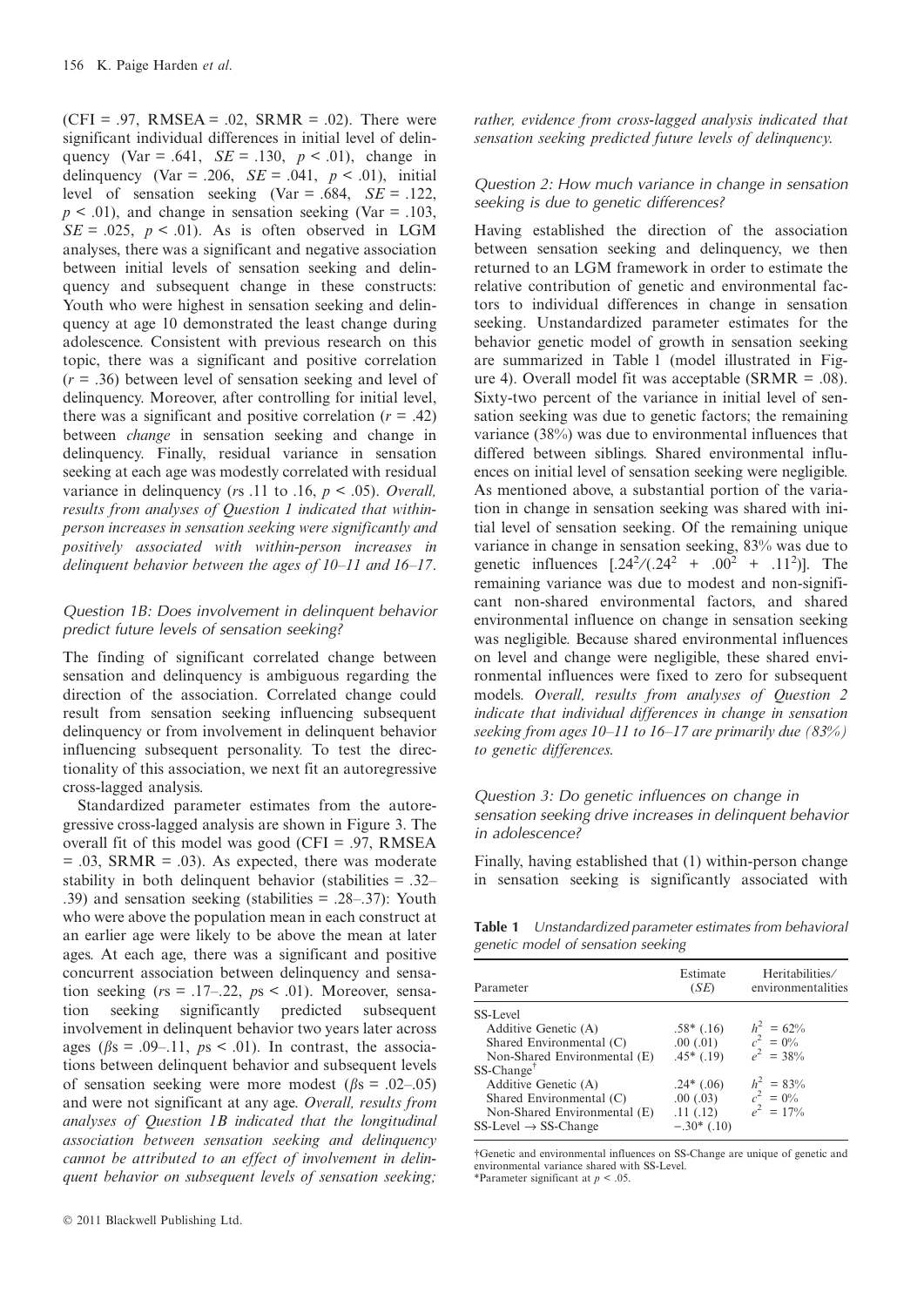Table 2 Unstandardized parameter estimates from full behavioral genetic model of sensation seeking and delinquency

| Genetic and environmental influences <sup>†</sup> |                                                    |                                            |                                                     |  |
|---------------------------------------------------|----------------------------------------------------|--------------------------------------------|-----------------------------------------------------|--|
|                                                   | А                                                  | €                                          | E                                                   |  |
| SS-Level<br>SS-Change<br>DEL-Level<br>DEL-Change  | $.62*(.13)$<br>$.25*(.06)$<br>.26(.25)<br>.08(.31) | [0]<br>[0]<br>$.24*(.11)$<br>$.00$ $(.01)$ | $.43*(.19)$<br>.12(.10)<br>.00(0.01)<br>$.27*(.08)$ |  |

| Genetic and environmental cross-paths                                                                             |                                           |                   |                                       |  |  |
|-------------------------------------------------------------------------------------------------------------------|-------------------------------------------|-------------------|---------------------------------------|--|--|
|                                                                                                                   | А                                         |                   | E                                     |  |  |
| $SS$ -Level $\rightarrow$ DEL-Level<br>$SS$ -Level $\rightarrow$ DEL-Change<br>$SS-Change \rightarrow DEL-Change$ | $.44*(.13)$<br>$-.10(.18)$<br>$.14*(.07)$ | [0]<br>[0]<br>[0] | $-.22(.13)$<br>.14(0.18)<br>.09(0.15) |  |  |

Note: SEs are in parentheses.

-Genetic and environmental influences on SS-Change, DEL-Level, and DEL-Change are unique of genetic and environmental variance shared with predictor variables.

\*Parameter significant at  $p < .05$ 

within-person change in delinquency, and (2) withinperson change in sensation seeking is substantially influenced by genetic factors, we fit a multivariate behavioral genetic model to test the extent to which genetic influences on sensation seeking change account for the rise of delinquency in early adolescence (illustrated in Figure 5). Unstandardized parameter estimates for this model are summarized in Table 2. Overall model fit was fair (SRMR = .08, BIC = 35282.50). The genetic and environmental cross-paths, which are of primary theoretical interest in this model, are in the bottom half of Table 2. First, the association between initial level of sensation seeking and level of delinquency was primarily due to common genetic influences (SS-level<sub>A</sub>  $\rightarrow$  DEL $level = 0.44$ ), whereas the non-shared environmental path was not significantly different from zero  $(SS$ -level<sub>E</sub>  $\rightarrow$  DEL-level = -.22). Second, neither the genetic nor the non-shared environmental component of initial level of sensation seeking predicted change in delinquency; this is consistent with the non-significant phenotypic correlation between SS-Level and DEL-change (reported above). Third, the association between change in sensation seeking and change in delinquency was also due to common genetic influences (SS-change<sub>A</sub>  $\rightarrow$  DELchange  $= 0.14$ ), whereas the non-shared environmental path was again not significant (SS-change<sub>E</sub>  $\rightarrow$  DELchange  $= 0.09$ ).

We then fit a trimmed model in which the non-significant cross-paths (all non-shared environmental cross-paths, and the genetic path between SS-level and DEL-change) were fixed to zero. Model fit for the trimmed model was marginally improved (SRMR = .08,  $BIC = 35263.72$ , indicating that the trimmed model was a more parsimonious representation of the associations between sensation seeking and delinquency. Standardized parameter estimates from the final trimmed model are shown in Figure 6. Of the total variance in initial



Figure 6 Final trimmed behavioral genetic model of change in sensation seeking and change in delinquency, with standardized parameter estimates. Note: Only one sibling per pair is shown.  $A = Additive Genetic, C = Shared Environmental,$  $E = Non-shared$  Environmental. Correlations between A components fixed to .5 in full siblings, .375 in ambiguous siblings, and .25 in half siblings; correlations between C components fixed to 1.0 in all sibling pair types. Analysis controlled for youth gender and race ⁄ ethnicity (not shown).

level of delinquency (controlling for gender and race ⁄ ethnicity), 35% was due to genetic influences on level of sensation seeking, 46% was due to genetic influences independent of sensation seeking, and 19% was due to shared environmental influences independent of sensation seeking. Put differently, of the total genetic variance in initial levels of delinquency, 43% was accounted for by genes influencing initial levels of sensation seeking.

Of the variance in change in delinquency (unique to initial levels), 30% was due to genetic influences on change in sensation seeking, 6% was due to genetic influences independent of sensation seeking, and the remaining 64% was due to non-shared environmental influences independent of sensation seeking. Put differently, of the genetic variance in change in delinquency, unique to initial levels, 84% was due to genes influencing the increase in sensation seeking. Overall, results from analyses of Question 3 indicate that genes influencing change in sensation seeking are significantly associated with increases in delinquency during adolescence  $(R^2 = 30\%)$  and account for over 80% of genetic variance in delinquency change.

## **Discussion**

Adolescence is a unique transitional period in the human lifespan, characterized by rapid gains in physical ability, cognitive skills, and emotional sophistication, but also characterized by escalating vulnerabilities to diverse forms of psychopathology and behavioral problems. Stemming from imaging research on adolescent brain development, the dual systems model (Casey *et al.*, 2008;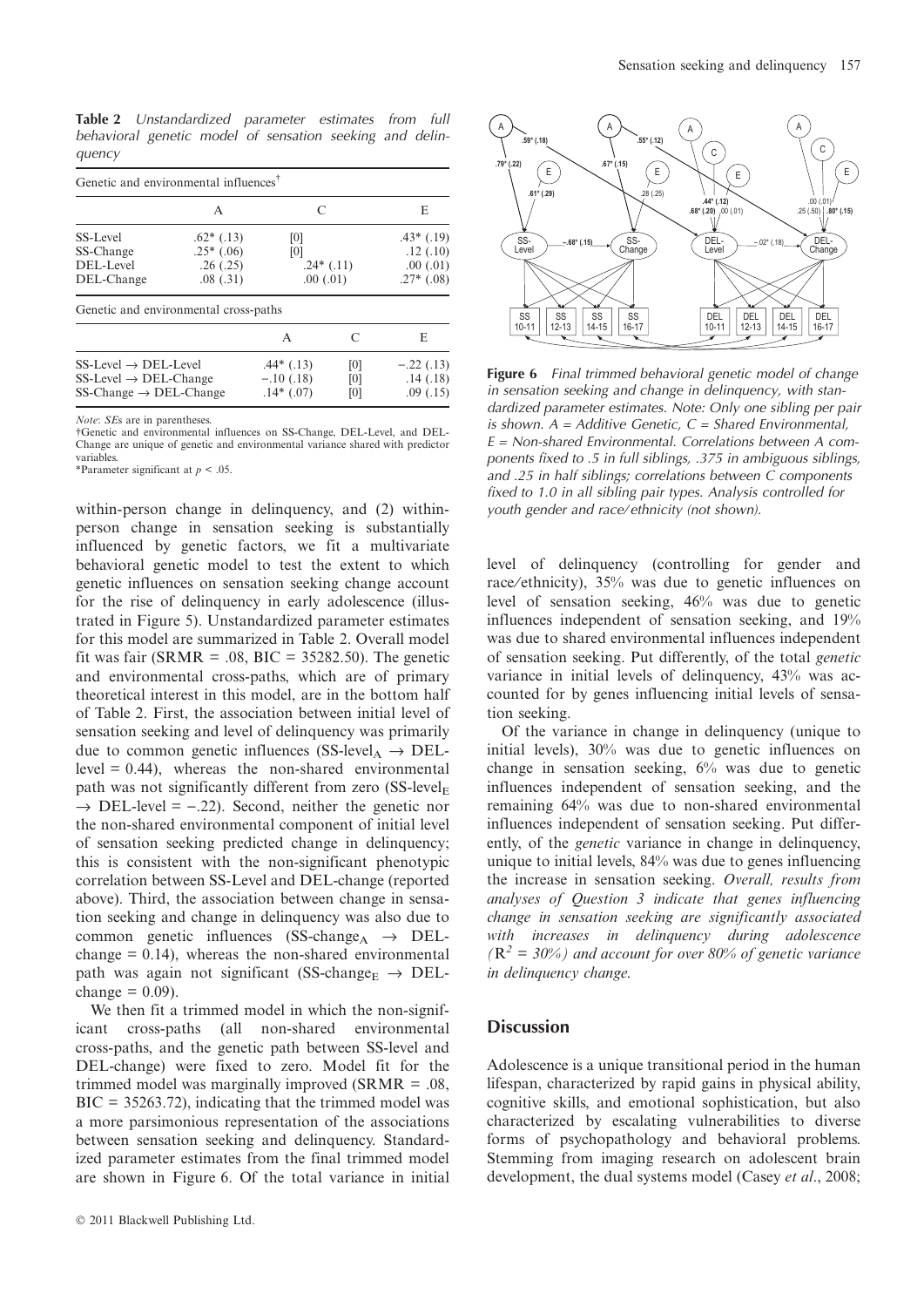Steinberg, 2008) has posited that adolescents' increasing vulnerability to externalizing behavior, in particular, is driven by maturational changes in the responsiveness of subcortical systems to emotional and motivational cues. Consistent with this model, previous research has found that adolescents exhibit a marked increase in sensation seeking between the ages of 10 and 16. The current study used longitudinal, behavioral genetic data to further investigate the relation between these personality changes and increases in delinquent behavior in adolescence. Results from latent growth curve models indicated that within-person change in sensation seeking was significantly associated with within-person change in delinquency. Moreover, follow-up analyses using cross-lagged models found that a reverse causal effect of involvement in delinquent behavior on subsequent personality cannot account for this pattern of correlated change. Sensation seeking consistently predicted future delinquency, but delinquency did not significantly predict future sensation seeking. This constitutes some of the first evidence to derive from longitudinal data that personality change during early adolescence drives increases in delinquent behavior.

While research on personality change during the transition out of adolescence and into adulthood has largely emphasized the changing social demands imposed by the assumption of adult social roles (e.g. Roberts, Caspi & Moffitt, 2001; Roberts et al., 2006b), there has been less theoretical and empirical work on the causes of personality change during the transition into adolescence, with the few studies focusing on the early adolescent transition emphasizing the role of maturational changes in the adolescent brain (e.g. Steinberg et al., 2008). No previous genetically informed study has tested the extent to which individual differences in personality change from childhood to adolescence can be accounted for by differences in genes versus differences in environmental experiences. In fact, to our knowledge there have been only two previous studies – of any age – that have used a behavioral genetic, multiple-wave design and latent growth curve modeling to examine genetic and environmental contributions to within-person personality change (Bleidorn, Kandler, Reimann, Angleitner & Spinath, 2009; Hopwood, Donnellan, Blonigen, Krueger, McGue, Iacono & Burt, 2011). These studies – plus a handful of others not using latent growth curve modeling approaches (e.g. Blonigen, Carlson, Hicks, Krueger & Iacono, 2008; Kandler, Bleidorn, Reimann, Spinath, Thiel & Angleitner, 2010; McGue, Bacon & Lykken, 1993) – have found evidence for substantial environmental influence on personality change in late adolescence and adulthood. In contrast, the current analyses found that change in sensation seeking from late childhood to mid-adolescence was due almost entirely to genetic factors  $(h^2 = 83\%)$ , with negligible shared environmental influence and modest (and non-significant) non-shared environmental influence. Our estimates of genetic influence on personality change may be much higher than estimates from previous studies because we focused on personality change during early adolescence, a developmental period characterized by rapid and extensive biological change, rather than during adulthood, when the individual has already attained biological maturity. In addition, we examined a more specific facet of personality, rather than a broad-band personality dimension, which may partially account for the different pattern of results. Further genetically informed, longitudinal research is necessary to test whether genetic influences on personality change are similarly high for other traits measured in adolescence, or for sensation seeking measured at other points in the lifespan.

Given the conceptual link between sensation seeking and mesocorticolimbic dopamine pathways responsive to reward and novelty, these genetic differences in change may be due to polymorphisms in genes related to the dopamine system, which have been linked to levels of sensation seeking in previous cross-sectional research (e.g. Derringer et al., 2010). A more speculative hypothesis, stemming from new research on the impact of pubertal development on the structure and function of dopaminergic neural circuits (Blakemore et al., 2010; Forbes & Dahl, 2010; Kuhn et al., 2010), is that genetic differences in sensation seeking change are due, in part, to genetic differences in the timing or rate of puberty. Certainly, pubertal timing is strongly heritable (e.g. Ge, Natsuaki, Neiderhiser & Reiss, 2008), and a handful of previous studies have found that higher pubertal status or earlier pubertal timing predicts elevated sensation seeking, above and beyond chronological age (Martin, Logan, Leukefeld, Milich, Omar & Clayton, 2001; Martin, Kelly, Rayens, Brogli, Brenzel, Smith & Omar, 2002; Steinberg et al., 2008). Moreover, youth differ in the rapidity of pubertal development (i.e. pubertal tempo; Mendle, Harden, Brooks-Gunn & Graber, 2010), although no genetically informed studies of pubertal tempo have been conducted to date.

In addition, we found evidence for substantial genetic influence on delinquent behavior in adolescence. This is consistent with a large body of previous behavioral genetic research (Rhee & Waldman, 2002), including previous analyses of NLSY data (Rodgers, Buster & Rowe, 2001; Van Hulle et al., 2007). Moreover, these heritability estimates are consistent with research showing intergenerational transmission of antisocial behavior (D'Onofrio, Slutske, Turkheimer, Emery, Harden, Heath, Madden & Martin, 2007; Thornberry, Freeman-Gallant, Lizotte, Krohn & Smith, 2003). Interestingly, previous research has found that genetic variance in antisocial behavior increases substantially over the course of adolescence (Bergen, Gardner & Kendler, 2007; Burt & Neiderhiser, 2009; Eley, Lichtenstein & Moffitt, 2003). For example, Burt and Neiderhiser (2009) found that genetic influences accounted for 64% of the variance in delinquent behavior in early adolescence (*M* age = 11.4), but accounted for over 80% of the variance just 3 years later ( $M$  age = 14.0 years). In the current analyses, over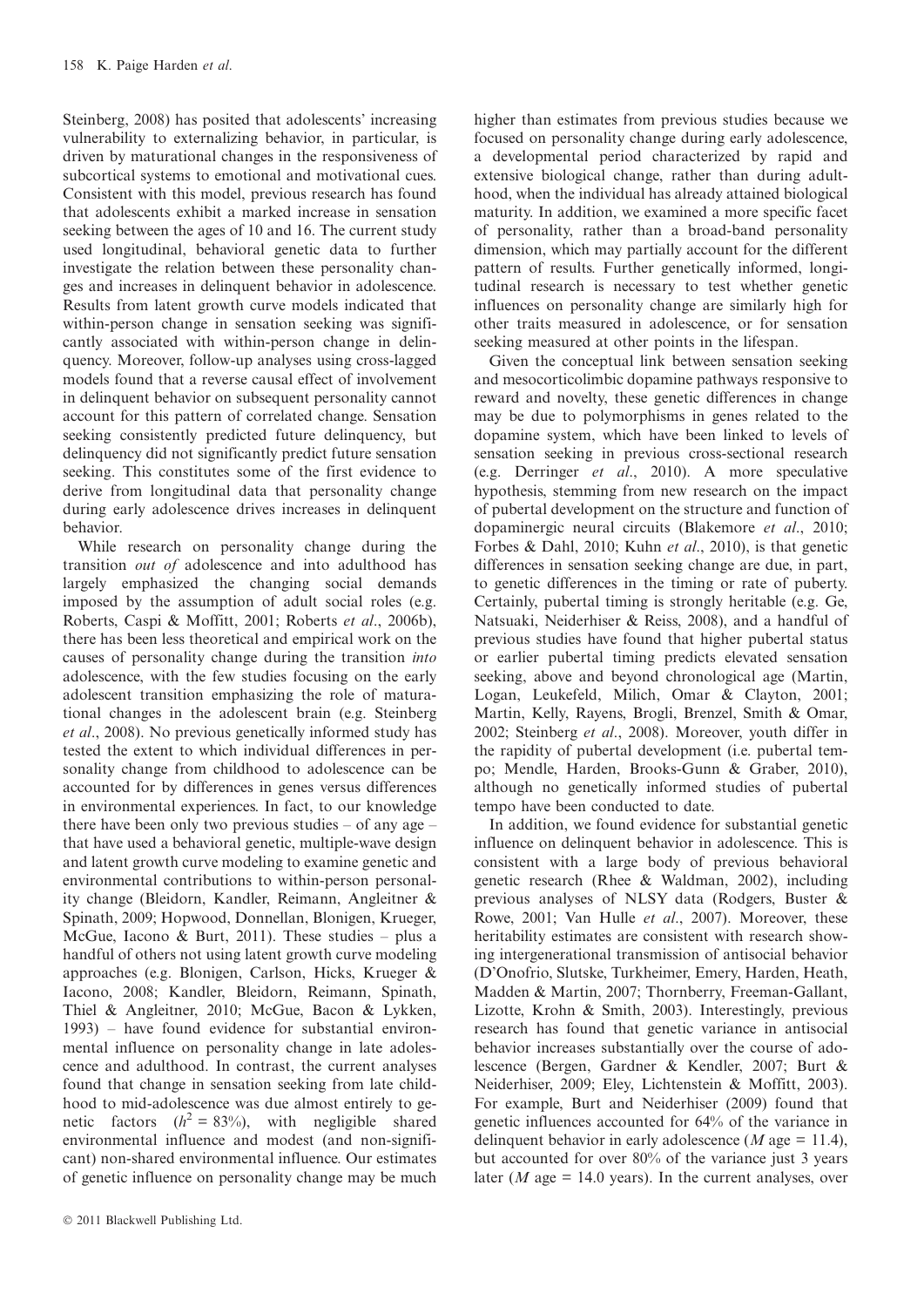80% of the unique genetic variance in change in delinquency was accounted for by genetic influences on change in sensation seeking. Given that (a) the association between change in sensation seeking and delinquency is clearly mediated via genetic pathways, and (b) change in sensation seeking is itself highly heritable, future research should examine the hypothesized neural underpinnings of increases in sensation seeking as endophenotypes for the emergence of genetic variation in delinquent behavior (Gottesman & Gould, 2003).

It is important to note that our results, which indicate that genes account for very large portions of variation in the development of sensation seeking, do not mean that personality development is deterministic or that environmental inputs are inconsequential. It is well established that behavioral genetic estimates of heritability include both the direct effect of genes and the effects of gene–environment correlation. That is, to the extent that an individual is systematically selected into environmental experiences as a function of their genetic predispositions, and these environmental experiences influence a given phenotype, this process of gene–environment correlation will serve to increase estimates of heritability. Caspi et al. (2005) posited that environmental experiences tend to reinforce the personality characteristics that led individuals to be selected into these experiences, resulting in both increasing stability and increasing heritability of individual differences in personality with age. For example, an adolescent may choose certain peer groups based on his or her initial levels of sensation seeking, and these peer socialization experiences, in turn, may reciprocally influence sensation seeking. This reciprocal process will result in a net increase in both the 'match' between the adolescent's genotype and his or her environment and in the estimate of the heritability of sensation seeking. It is also likely that heritable variation in personality change represents genetic differences in children's responses to the unique social challenges of adolescence. In both scenarios, genetic variance in sensation seeking can be quite large, while at the same time being dependent on the environment.

Better understanding of the ways in which an individual's genetic predispositions are translated into personality change – and ultimately into delinquent behavior – may offer new insights for intervention programs: In what environmental contexts is the link broken between sensation seeking, which is not, in and of itself, a harmful personality trait, and delinquency, which is 'one of the most costly and vexing problems' faced by society (Dodge, 2003, p. 8)? Previous behavioral genetics research has suggested that heritable variation in delinquent behavior is attenuated in adolescents from families characterized by low levels of dysfunction (Button, Scourfield, Martin, Purcell & McGuffin, 2005), by warm, positive parenting (Feinberg, Button, Neiderhiser, Reiss & Hetherington, 2007), and by few parent–child relationship problems (Hicks, South, DiRago, Iacono & McGue, 2009). It is possible that these environmental advantages minimize genetic variation by disrupting the association between sensation seeking and delinquency, perhaps by providing external controls for adolescents' impulses. In addition, previous authors have suggested providing adolescents with alternative outlets for sensation seeking; adventure sports, for example, provide highly stimulating experiences (and a certain level of risk) but are not deviant or antisocial (White, Labouvie & Bates, 1985). To our knowledge, however, no research has tested whether socially sanctioned risk-taking activities mitigate adolescents' propensities for delinquent behavior, or whether such activities only serve to reinforce sensation seeking tendencies. Research directly addressing environmental modifiers of the sensation seeking– delinquency link will prove important for examining these issues.

#### Limitations

The current study has two limitations that are worth noting. First, the sensation seeking assessment used in the CNLSY is very brief. While unfortunate, brevity of measurement is a typical and necessary trade-off in population-based studies with a broad scope and a large sample size (in this case, over 7000 individuals). The three items used here map most closely to the Thrill and Adventure Seeking dimension of sensation seeking (Zuckerman, Eysenck & Eysenck, 1978). Notably, multivariate behavioral genetic analyses have demonstrated that the various dimensions of sensation seeking have correlated but distinct genetic influences (Koopmans et al., 1995; Stoel et al., 2006), thus it remains unclear whether genetically driven change in other facets of sensation seeking (Boredom Susceptibility, Experience Seeking, or Disinhibition) would account for additional variance in change in delinquency. Nevertheless, several pieces of evidence support our contention that, despite its brevity, the CNLSY sensation seeking measure is valid and reliable. As previously noted in Harden and Tucker-Drob (2011), the mean age-trends in the current study are highly consistent with previous studies using more extensive self-report and behavioral measures of sensation seeking (e.g. Steinberg et al., 2008). In addition, our measure of sensation seeking is significantly related in the CNLSY sample with Big Five personality traits (extraversion and openness) that have been previously identified as theoretically and empirically related to sensation seeking. Most importantly, our sensation seeking measure accounted for substantial variance in change in delinquent behavior, indicating that it is tapping a developmentally meaningful construct. Generally, we believe that results from longitudinal data, particularly from a nationally representative sample, provide an important complement to cross-sectional results derived from more detailed assessment of convenience samples.

Second, the current study assessed only delinquent behaviors that were non-violent, rule-breaking activities,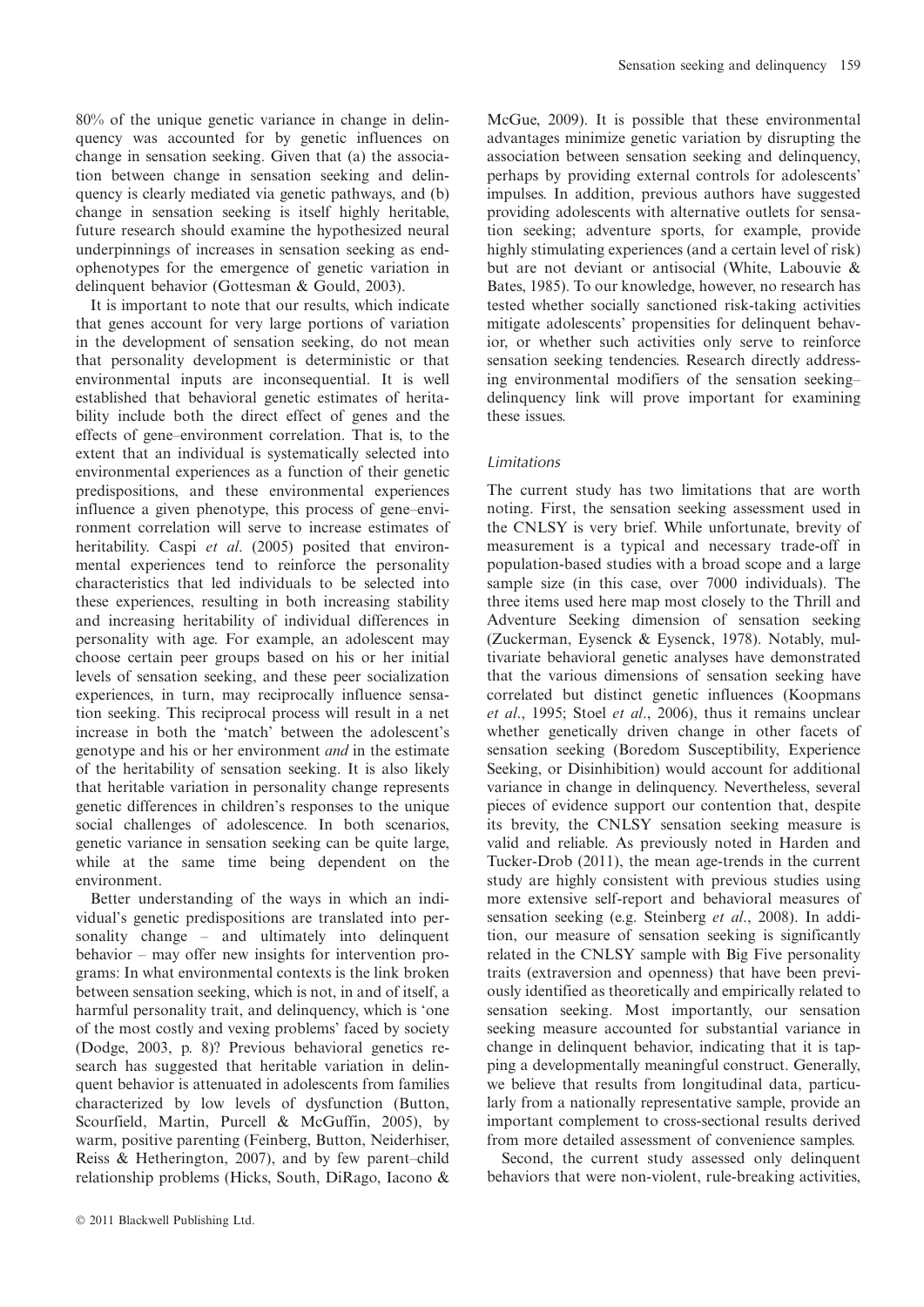which previous research has shown to be etiologically and developmentally distinct from aggressive behaviors (Achenbach, 1991; Burt, 2009). Aggressive behavior is more developmentally stable than rule-breaking (Stanger, Achenbach & Verhulst, 1997; Tremblay, 2003; Verhulst, Koot & Berden, 1990). Not only do aggressive behaviors have an earlier median age-at-onset, with the highest rates of aggression seen in youth with onset before age 10 (Lahey, Loeber, Quay, Applegate, Shaffer, Waldman, Hart, McBurnett, Frick, Jensen, Dulcan, Canino & Bird, 1998; Lahey, Loeber, Quay, Frick & Grimm, 1992), adolescents who exhibit aggressive behaviors are also more likely to persist in antisocial behavior across the transition to adulthood (Moffitt, Caspi, Dickson, Silva & Stanton, 1996). Moreover, aggressive behavior also shows greater genetic stability. For example, Eley et al. (2003) found a near perfect correlation  $(r_A = .99)$  between genetic influences on aggression in childhood and aggression in adolescence. Burt and Neiderhiser (2009) have similarly reported that genetic influences on aggression, as distinct from delinquency, remained stable from childhood through adolescence. Thus, the current results should be considered relevant for the increases in non-aggressive delinquency that typify the 'adolescent-limited' or 'adolescent-onset' trajectories of antisocial behavior. Future research will be needed to examine the relation between sensation seeking and aggressive, 'life-course-persistent' trajectories of antisocial behavior. It is possible that, for aggressive outcomes, other facets of personality (e.g. fearlessness, callous-unemotionality; Raine, Reynolds, Venables, Mednick & Farrington, 1998; Frick, Cornell, Barry, Bodin & Dane, 2003) may be more important.

# Conclusion

Sensation seeking has long been known as a risk factor for delinquent behavior in adolescence and adulthood, but little research has examined the role of change in sensation seeking during the transition to adolescence. The current study, using longitudinal, behavioral genetic data from a nationally representative sample of youth, suggests that the predominant influence on change in sensation seeking is genetic factors, and that these genetically influenced changes in sensation seeking drive increases in delinquent behavior from childhood to midadolescence.

# Acknowledgements

Paige Harden and Elliot Tucker-Drob are Faculty Research Associates of the Population Research Center at the University of Texas at Austin, which is supported by a center grant from the National Institute of Child Health and Human Development (5-R24-HD042849). Research by Patrick Quinn is supported by National Institute on Alcohol Abuse and Alcoholism Grant 5T32AA07471 and by the Waggoner Center for Alcohol and Addiction Research. The NLSY kinship links were provided by Dr Joe Rodgers, Department of Psychology, University of Oklahoma. The creation of the links occurred through the support of research grants from NIH/NICHD on which Dr Rodgers was PI. Others who wish to use the NLSY kinship links can obtain copies of these kinship links by writing to Dr Rodgers at jrodgers@ou.edu.

# References

- Achenbach, T.M. (1991). Manual for the Child Behavior Checklist and 1991 Profile. Burlington, VT: University of Vermont, Department of Psychiatry.
- Adriani, W., Chiarotti, F., & Laviola, G. (1998). Elevated novelty seeking and peculiar d-amphetamine sensitization in periadolescent mice compared with adult mice. Behavioral Neuroscience, 112, 1152–1166.
- Asparouhov, T., & Muthén, B. (2006). Multilevel modeling of complex survey data. Proceedings of the American Statistical Association. Seattle, WA: American Statistical Association.
- Bentler, P.M. (1990). Comparative fit indexes in structural models. Psychological Bulletin, 107, 238–246.
- Bentler, P.M. (1995). EQS structural equations program manual. Encino, CA: Mulivariate Software.
- Bergen, S.E., Gardner, C.O., & Kendler, K.S. (2007). Agerelated change in heritability of behavioral phenotypes over adolescence and young adulthood: a meta-analysis. Twin Research and Human Genetics, 10, 423–433.
- Blakemore, S.J., Burnett, S., & Dahl, R. (2010). The role of puberty in the developing adolescent brain. Human Brain Mapping, 31, 926–933.
- Bleidorn, W., Kandler, C., Reimann, R., Angleitner, A., & Spinath, F.M. (2009). Patterns and sources of adult personality development: growth curve analyses of the NEO PI-R scales in a longitudinal twin study. Journal of Personality and Social Psychology, 97, 142–155.
- Blonigen, D.M., Carlson, M.D., Hicks, B.M., Krueger, R.F., & Iacono, W.G. (2008). Stability and change in personality traits from late adolescence to early adulthood: a longitudinal twin study. Journal of Personality, 76, 229–266.
- Burt, S.A. (2009). Are there meaningful etiological differences within antisocial behavior? Clinical Psychology Review, 29, 163–178.
- Burt, S.A., & Neiderhiser, J.M. (2009). Aggressive versus nonaggressive antisocial behavior: distinctive etiological moderation by age. Developmental Psychology, 45, 1164– 1176.
- Button, T.M.M., Scourfield, J., Martin, N., Purcell, S., & McGuffin, P. (2005). Family dysfunction interacts with genes in the causation of antisocial symptoms. Behavior Genetics, 35, 115–120.
- Casey, B.J., Getz, S., & Galvan, A. (2008). The adolescent brain. Developmental Review, 28, 62–77.
- Casey, B.J., Jones, R.M., & Somerville, L.H. (2011). Braking and accelerating of the adolescent brain. Journal of Research on Adolescence, 21, 21–33.
- Caspi, A., Roberts, B.W., & Shiner, R.L. (2005). Personality development: stability and change. Annual Review of Psychology, 56, 17.1–17.32.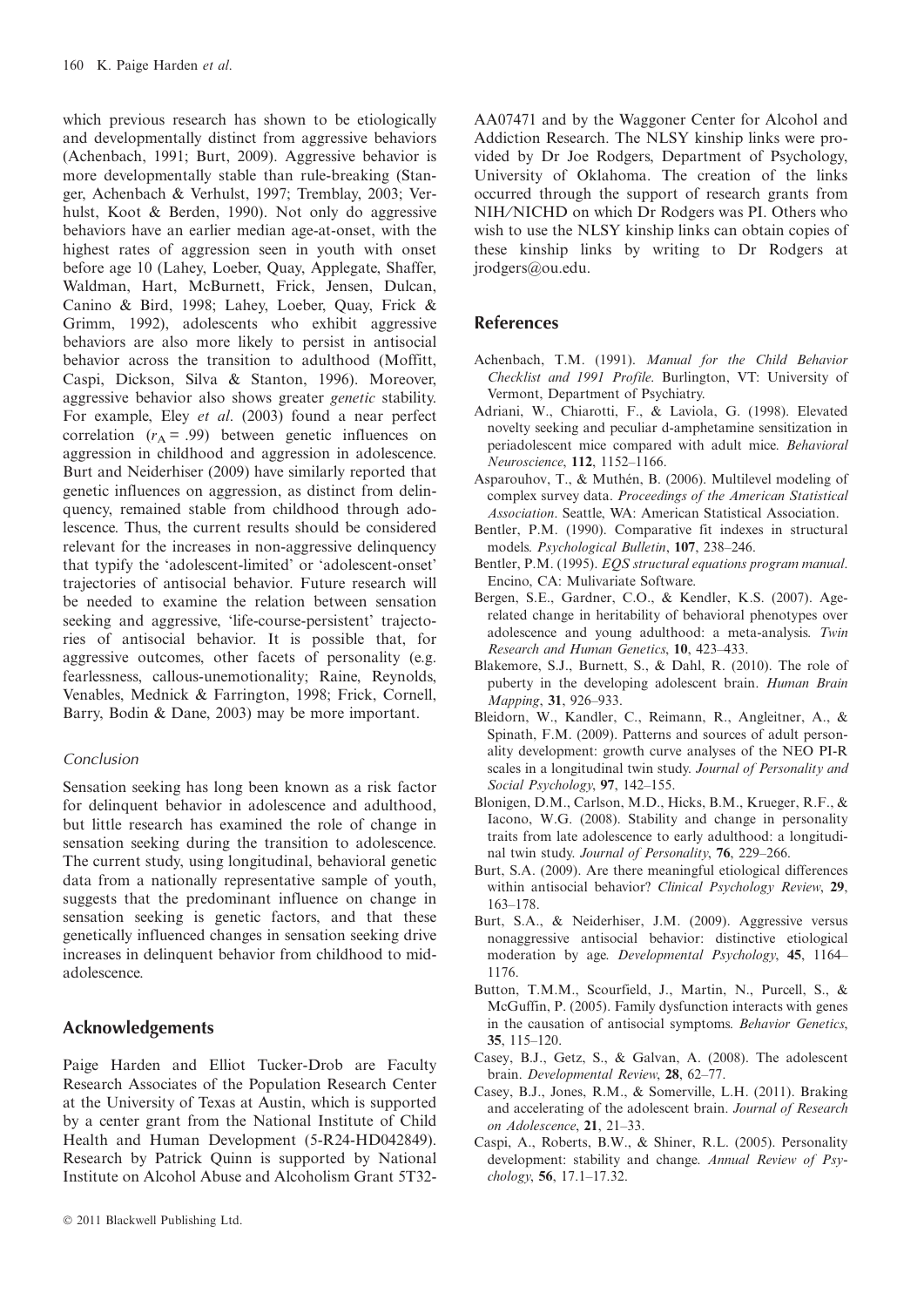- Cauffman, E., Shulman, E.P., Steinberg, L., Claus, E., Banich, M.T., Graham, S., & Woolard, J. (2010). Age differences in affective decision making as indexed by performance on the Iowa Gambling Task. Developmental Psychology, 46, 193– 207.
- Chase-Lansdale, P.L., Mott, F.L., Brooks-Gunn, J., & Phillips, D.A. (1991). Children of the National Longitudinal Survey of Youth: a unique research opportunity. Developmental Psychology, 27, 918–931.
- Cooper, M.L., Wood, P.K., Orcutt, H.K., & Albino, A. (2003). Personality and the predisposition to engage in risky or problem behaviors in adolescence. Journal of Personality and Social Psychology, 84, 390-410.
- Costa, P.T. Jr., & McCrae, R.R. (2006). Age changes in personality and their origins: comment on Roberts, Walton, and Viechtbauer (2006). Psychological Bulletin, 132, 26–28.
- Crawford, A.M., Pentz, M.A., Chou, C.-P., Li, C., & Dwyer, J.H. (2003). Parallel developmental trajectories of sensation seeking and regular substance use in adolescents. Psychology of Addictive Behaviors, 17, 179–192.
- Curran, P.J. (2000). A latent curve framework for studying developmental trajectories of adolescent substance use. In J. Rose, L. Chassin, C. Presson, & J. Sherman (Eds.), Multivariate applications in substance use research (pp. 1–42). Hillsdale, NJ: Erlbaum.
- Derringer, J., Krueger, R.F., Dick, D.M., Saccone, S., Grucza, R.A., Agrawal, A., et al. (2010). Predicting sensation seeking from dopamine genes: a candidate system approach. Psychological Science, 21, 1282–1290.
- Dodge, K.A. (2003). Investing in the prevention of youth violence. International Society for the Study of Behavioral Development Newsletter, 2, 8–10.
- D'Onofrio, B.M., Slutske, W.S., Turkheimer, E., Emery, R.E., Harden, K.P., Heath, A.C., Madden, P.A.F., & Martin, N.G. (2007). Intergenerational transmission of childhood conduct problems: a children of twins study. Archives of General Psychiatry, 64, 820–829.
- D'Onofrio, B.M., Van Hulle, C.A., Waldman, I.D., Rodgers, J.L., Harden, K.P., Rathouz, P.J., & Lahey, B.B. (2008). Smoking during pregnancy and offspring externalizing problems: an exploration of genetic and environmental confounds. Development and Psychopathology, 20, 139–164.
- Eley, T.C., Lichtenstein, P., & Moffitt, T.E. (2003). A longitudinal behavioral genetic analysis of the etiology of aggressive and nonaggressive antisocial behavior. Development and Psychopathology, 15, 383–402.
- Elliott, D.S., & Huizinga, D. (1983). Social class and delinquent behavior in a national youth panel. Criminology: An Interdisciplinary Journal, 21, 149–177.
- Ernst, M., Jazbec, S., McClure, E.B., Monk, C.S., Blair, R.J.R., Leibenluft, E., & Pine, D.S. (2005). Amygdala and nucleus accumbens activation in response to receipt and omission of gains in adults and adolescents. NeuroImage, 25, 1279–1291.
- Ernst, M., Pine, D., & Hardin, M. (2006). Triadic model of the neurobiology of motivated behavior in adolescence. Psychological Medicine, 36, 299-312.
- Eysenck, H.J. (1983). A biometrical-genetical analysis of impulsive and sensation seeking behavior. In M. Zuckerman (Ed.), Biological bases of sensation seeking, impulsivity, and anxiety (pp. 1–27). Hillsdale, NJ: Erlbaum.
- Fareri, D.S., Martin, L.N., & Delgado, M.R. (2008). Rewardrelated processing in the human brain: developmental considerations. Development and Psychopathology, 20, 1191– 1211.
- Feinberg, M.E., Button, T.M.M., Neiderhiser, J.M., Reiss, D., & Hetherington, E.M. (2007). Parenting and adolescent antisocial behavior and depression. Archives of General Psychiatry, 64, 457–465.
- Forbes, E.E., & Dahl, R.E. (2010). Pubertal development and behavior: hormonal activation of social and motivational tendencies. Brain and Cognition, 72, 66-72.
- Frick, P.J., Cornell, A.H., Barry, C.T., Bodin, S.D., & Dane, H.A. (2003). Callous-unemotional traits and conduct problems in the prediction of conduct problem severity, aggression, and self-report of delinquency. Journal of Abnormal Child Psychology, 31, 457–470.
- Fulker, D.W., Eysenck, S.B.G., & Zuckerman, M. (1980). A genetic and environmental analysis of sensation seeking. Journal of Research on Personality, 14, 261–281.
- Galvan, A., Hare, T.A., Parra, C.E., Penn, J., Voss, H., Glover, G., & Casey, B.J. (2006). Earlier development of the accumbens relative to orbitofrontal cortex might underlie risk-taking behavior in adolescents. Journal of Neuroscience, 26, 6885–6892.
- Galvan, A., Hare, T., Voss, H., Glover, G., & Casey, B.J. (2007). Risk-taking and the adolescent brain: who is at risk? Developmental Science, 10, F8–F14.
- Ge, X., Natsuaki, M.N., Neiderhiser, J.M., & Reiss, D. (2007). Genetic and environmental influences on pubertal timing: results from two national sibling studies. Journal of Research on Adolescence, 17, 767–788.
- Gottesman, I.I., & Gould, T.D. (2003). The endophenotype concept in psychiatry: etymology and strategic intentions. American Journal of Psychiatry, 160, 636–645.
- Harden, K.P., D'Onofrio, B.M., van Hulle, C., Turkheimer, E., Rodgers, J.L., Waldman, I.D., & Lahey, B.B. (2009). Population density and youth antisocial behavior. Journal of Child Psychology and Psychiatry, 50, 999–1008.
- Harden, K.P., & Tucker-Drob, E.M. (2011). Individual differences in the development of sensation seeking and impulsivity during adolescence: further evidence for a dual systems model. Developmental Psychology, 47, 739–746.
- Hare, T.A., Tottenham, N., Galvan, A., Voss, H.U., Glover, G.H., & Casey, B.J. (2008). Biological substrates of emotional reactivity and regulation in adolescence during an emotional go-nogo task. Biological Psychiatry, 63, 927–934.
- Hicks, B.M., South, S.C., DiRago, A.C., Iacono, W.G., & McGue, M. (2009). Environmental adversity and increasing genetic risk for externalizing disorders. Archives of General Psychiatry, 66, 640–648.
- Hopwood, C.J., Donnellan, M.B., Blonigen, D.M., Krueger, R.F., McGue, M., Iacono, W.G., & Burt, S.A. (2011). Genetic and environmental influences on personality trait stability and growth during the transition to adulthood: a three-wave longitudinal study. Journal of Personality and Social Psychology, 100, 545–556.
- Horvath, P., & Zuckerman, M. (1993). Sensation seeking, risk appraisal, and risky behavior. Personality and Individual Differences, 14, 41–52.
- Hu, L., & Bentler, P.M. (1999). Cutoff criteria for fit indexes in covariance structure analysis: conventional criteria versus new alternatives. Structural Equation Modeling, 6, 1–55.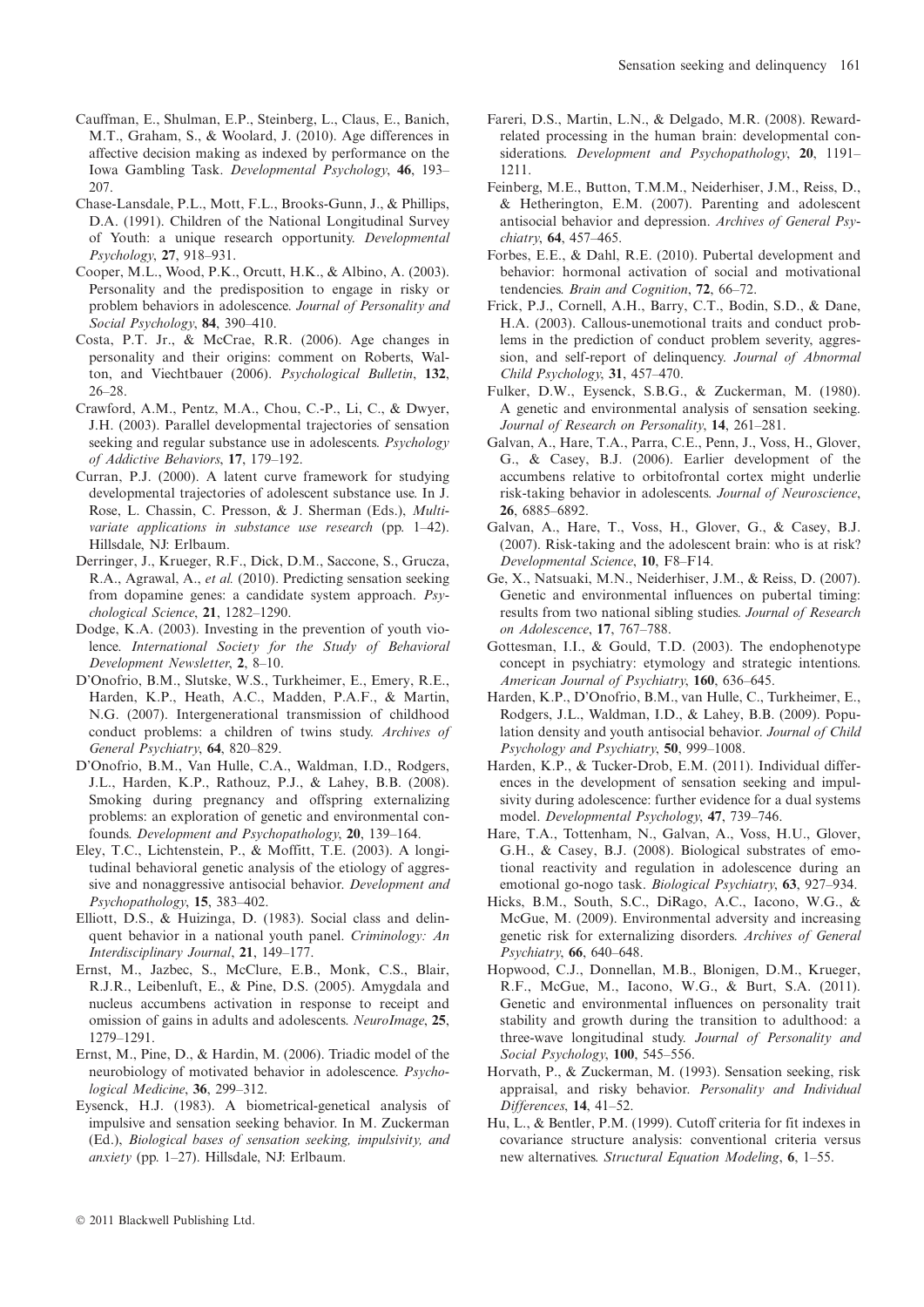- Hur, Y.M., & Bouchard, T.J. (1997). The genetic correlation between impulsivity and sensation seeking traits. Behavior Genetics, 27, 455–463.
- Jessor, R., & Jessor, S.L. (1977). Problem behavior and psychosocial development: A longitudinal study of youth. New York: Academic Press.
- Kalil, A., & Ryan, R.M. (2010). Mothers' economic conditions and sources of support in fragile families. Future of Children, 20, 39–61.
- Kandler, C., Bleidorn, W., Reimann, R., Spinath, F.M., Thiel, W., & Angleitner, A. (2010). Sources of cumulative continuity in personality: a longitudinal multiple-rater twin study. Journal of Personality and Social Psychology, 98, 995-1008.
- Koopmans, J.R., Boomsma, D.I., Heath, A.C., & van Doornen, L.J.P. (1995). A multivariate genetic analysis of sensation seeking. Behavior Genetics, 25, 349–356.
- Kuhn, C., Johnson, M., Thomae, A., Luo, B., Simon, S.A., Zhou, G., & Walker, Q.D. (2010). The emergence of gonadal hormone influences on dopaminergic function during puberty. Hormones and Behavior, 58, 122–137.
- Lahey, B.B., Loeber, R., Quay, H.C., Applegate, B., Shaffer, D., Waldman, I., Hart, E.L., McBurnett, K., Frick, P.J., Jensen, P.S., Dulcan, M.K, Canino, G., & Bird, H.R. (1998). Validity of DSM-IV subtypes of conduct disorder based on age of onset. Journal of the American Academy of Child and Adolescent Psychiatry, 37, 435–442.
- Lahey, B.B., Loeber, R., Quay, H.C., Frick, P.J., & Grimm, J. (1992). Oppositional defiant disorder and conduct disorders: issues to be resolved for the DSM-IV. Journal of the American Academy of Child and Adolescent Psychiatry, 31, 539–546.
- Lang, U.E., Bajbouj, M., Sander, R., & Gallinat, J. (2007). Gender-dependent association of the functional catechol-O-methyltransferase Val158Met genotype with sensation seeking personality trait. Neuropsychopharmacology, 32, 1950–1955.
- Laucht, M., Becker, K., & Schmidt, M.H. (2006). Visual exploratory behavior in infancy and novelty seeking in adolescence: two developmentally specific phenotypes of DRD4? Journal of Child Psychology and Psychiatry, 47, 1143–1151.
- Laviola, G., Macri, S., Morley-Fletcher, S., & Adriani, W. (2003). Risk-taking behavior in adolescent mice: psychobiological determinants and early epigenetic influence. Neuroscience and Biobehavioral Reviews, 27, 19–31.
- Lynne-Landsman, S.D., Graber, J.A., Nichols, T.R., & Botvin, G.J. (2011). Is sensation seeking a stable trait or does it change over time? Journal of Youth and Adolescence, 40, 48–58.
- McArdle, J.J., & Nesselroade, J.R. (2003). Growth curve analysis in contemporary psychological research. In J. Schinka & W. Velicer (Eds.), Comprehensive handbook of psychology, Volume II: Research methods in psychology (pp. 447–480). New York: Pergamon Press.
- McGue, M., Bacon, S., & Lykken, D.T. (1993). Personality stability and change in early adulthood: a behavioral genetic analysis. Developmental Psychology, 29, 96–109.
- MacPherson, L., Magidson, J.F., Reynolds, E.K., Kahler, C.W., & Lejuez, C.W. (2010). Changes in sensation seeking and risk-taking propensity predict increases in alcohol use among early adolescents. Alcoholism: Clinical and Experimental Research, 34, 1400–1408.
- Martin, C.A., Kelly, T., Rayens, M., Brogli, B., Brenzel, A., Smith, W., & Omar, H.A. (2002). Sensation seeking, puberty and nicotine, alcohol and marijuana use in adolescence. Journal of the American Academy of Child and Adolescent Psychiatry, 41, 1495–1502.
- Martin, C.A., Logan, T.K., Leukefeld, C., Milich, R., Omar, H., & Clayton, R. (2001). Adolescent and young adult substance use: association with sensation seeking, self-esteem and retrospective report of early pubertal onset. A preliminary examination. International Journal of Adolescent Medicine and Health, 13, 211–219.
- Mendle, J., Harden, K.P., Brooks-Gunn, J., & Graber, J.A. (2010). Development's tortoise and hare: pubertal timing, pubertal tempo, and depressive symptoms in boys and girls. Developmental Psychology, 46, 1341–1353.
- Mendle, J., Harden, K.P., Turkheimer, E., van Hulle, C., D'Onofrio, B.M., Brooks-Gunn, J., Rodgers, J.L., Emery, R.E., & Lahey, B.B. (2009). Associations between father absence and age of first sexual intercourse. Child Development, 80, 1463–1480.
- Miles, D.R., van den Bree, M.B.M., Gupman, A.E., Newlin, D.B., Glantz, M.D., & Pickens, R.W. (2001). A twin study of sensation seeking, risk taking behavior, and marijuana use. Drug and Alcohol Dependence, 62, 57–68.
- Moffitt, T.E. (1993). Life-course-persistent and adolescentlimited antisocial behavior: a developmental taxonomy. Psychological Review, 100, 674–701.
- Moffitt, T.E. (2005). The new look of behavioral genetics in developmental psychopathology: gene–environment interplay in antisocial behaviors. Psychological Bulletin, 131, 533–554.
- Moffitt, T.E., Caspi, A., Dickson, N., Silva, P.A., & Stanton, W. (1996). Childhood-onset versus adolescent-onset antisocial conduct in males: natural history from age 3 to 18. Development and Psychopathology, 8, 399–424.
- Mustanski, B.M., Viken, R.J., Kaprio, J., & Rose, R.J. (2003). Genetic influences on the association between personality risk factors and alcohol use and abuse. Journal of Abnormal Psychology, 112, 282–289.
- Muthén, L.K., & Muthén, B.O. (1998-2011). Mplus user's guide (6th edn.). Los Angeles, CA: Muthén & Muthén.
- Newcomb, M.D., & McGee, L. (1991). Influence of sensation seeking on general deviance and specific problem behaviors from adolescence to young adulthood. Journal of Personality and Social Psychology, 61, 614–628.
- Powell, J.E., & Zeitsch, B.P. (2011). Predicting sensation seeking from dopamine genes: use and misuse of genetic prediction. Psychological Science, 22, 413–415.
- Quinn, P.D., & Harden, K.P. (in press). Differential changes in impulsivity and sensation seeking and the escalation of substance use from adolescence to early adulthood. Development and Psychopathology.
- Raftery, A.E. (1993). Bayesian model selection in structural equation models. In K.A. Bollen & J.S. Long (Eds.), Testing structural equation models (pp. 163–180). Newbury Park, CA: Sage.
- Raine, A., Reynolds, C., Venables, P.H., Mednick, S.A., & Farrington, D.P. (1998). Fearlessness, stimulation seeking and large body size at age 3 years as early predispositions to childhood aggression at age 11 years. Archives of General Psychiatry, 55, 745–751.
- Ray, L.A., Bryan, A., MacKillop, J., McGeary, J., Hesterberg, K., & Hutchison, K.E. (2009). The dopamine D4 receptor (DRD4) gene exon III polymorphism, problematic alcohol use and novelty seeking: direct and mediated genetic effects. Addiction Biology, 14, 238–244.
- Rhee, S.H., & Waldman, I.D. (2002). Genetic and environmental influences on antisocial behavior: a meta-analysis of twin and adoption studies. Psychological Bulletin, 128, 490–529.